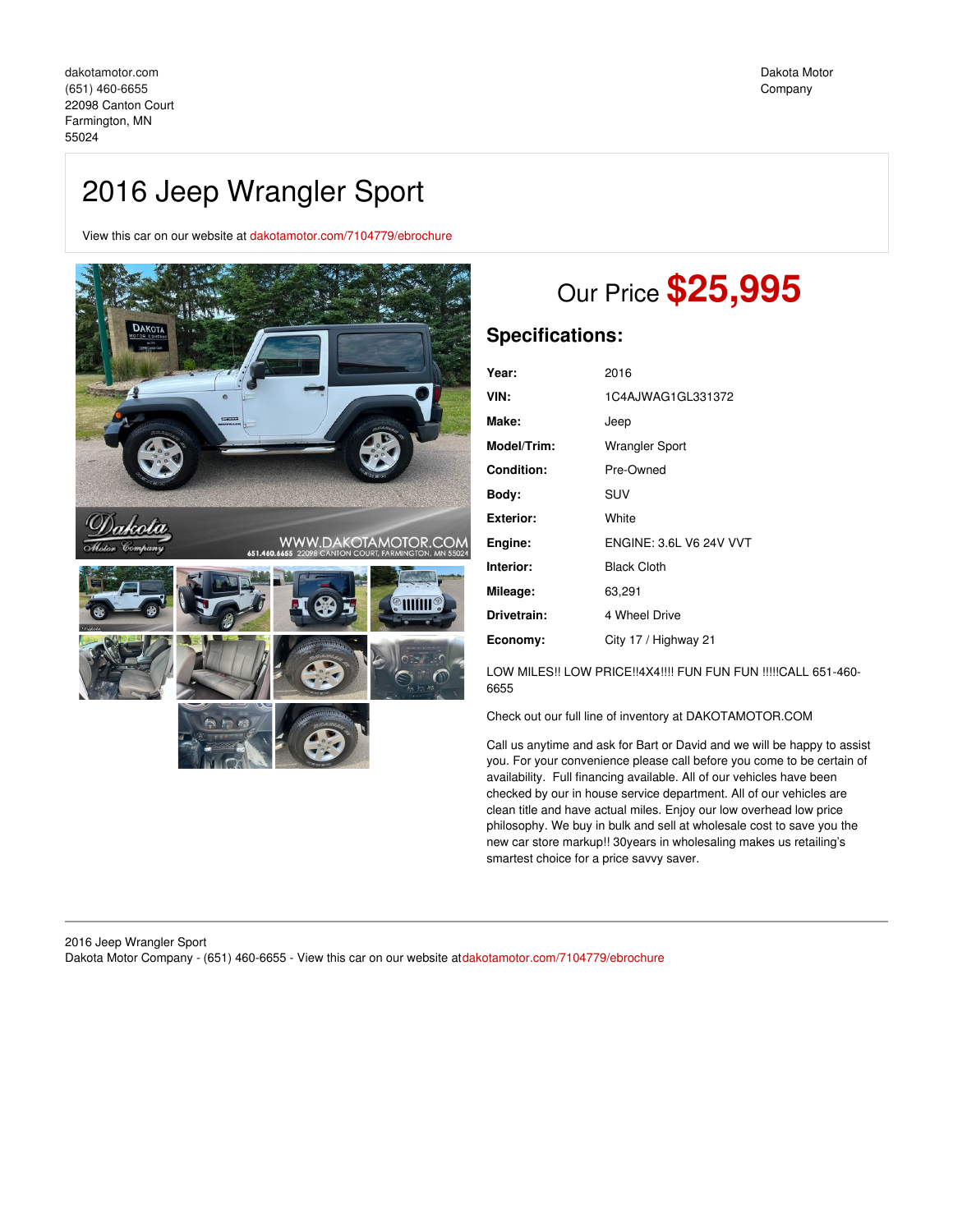

#### 2016 Jeep Wrangler Sport

Dakota Motor Company - (651) 460-6655 - View this car on our website at[dakotamotor.com/7104779/ebrochure](https://dakotamotor.com/vehicle/7104779/2016-jeep-wrangler-sport-farmington-mn-55024/7104779/ebrochure)

## **Installed Options**

## **Interior**

- 2 12V DC Power Outlets- 2 Seatback Storage Pockets
- 4-Way Passenger Seat -inc: Manual Recline, Fore/Aft Movement and Manual Rear Seat Easy Entry
- 6-Way Driver Seat -inc: Manual Recline, Height Adjustment and Fore/Aft Movement
- Analog Appearance- Carpet Floor Trim, Carpet And Rubber Mat
- Cloth Seats w/Adjustable Head Restraints- Compass
- Cruise Control w/Steering Wheel Controls- Day-Night Rearview Mirror
- Delayed Accessory Power- Driver And Passenger Visor Vanity Mirrors
- Fade-To-Off Interior Lighting- Front Center Armrest w/Storage- Front Cupholder
- Full Carpet Floor Covering -inc: Carpet Front Floor Mats
- Full Floor Console w/Locking Storage and 2 12V DC Power Outlets
- Gauges -inc: Speedometer, Odometer, Engine Coolant Temp, Tachometer, Trip Odometer and Trip Computer
- Instrument Panel Bin, Dashboard Storage, Driver And Passenger Door Bins
- Interior Trim -inc: Metal-Look Instrument Panel Insert, Metal-Look Door Panel Insert and Metal-Look Interior Accents
- Locking Cargo Area Concealed Storage- Locking Glove Box- Manual 1st Row Windows
- Manual Adjustable Front Head Restraints and Fixed Rear Head Restraints
- Manual Tilt Steering Column- Outside Temp Gauge- Rear Cupholder
- Removable Full Folding Bench Front Facing Tumble Forward Rear Seat
- Removable Rear Windows- Sentry Key Engine Immobilizer Trip Computer
- Urethane Gear Shifter Material

#### **Exterior**

- Aero-Composite Halogen Headlamps- Black Door Handles- Black Fender Flares
- Black Front Bumper w/2 Tow Hooks- Black Manual Side Mirrors w/Manual Folding
- Black Rear Bumper w/1 Tow Hook- Black Side Windows Trim- Body-Colored Grille
- Clearcoat Paint- Conventional Rear Cargo Access

- Convertible w/Fixed Roll-Over Protection- Front Fog Lamps